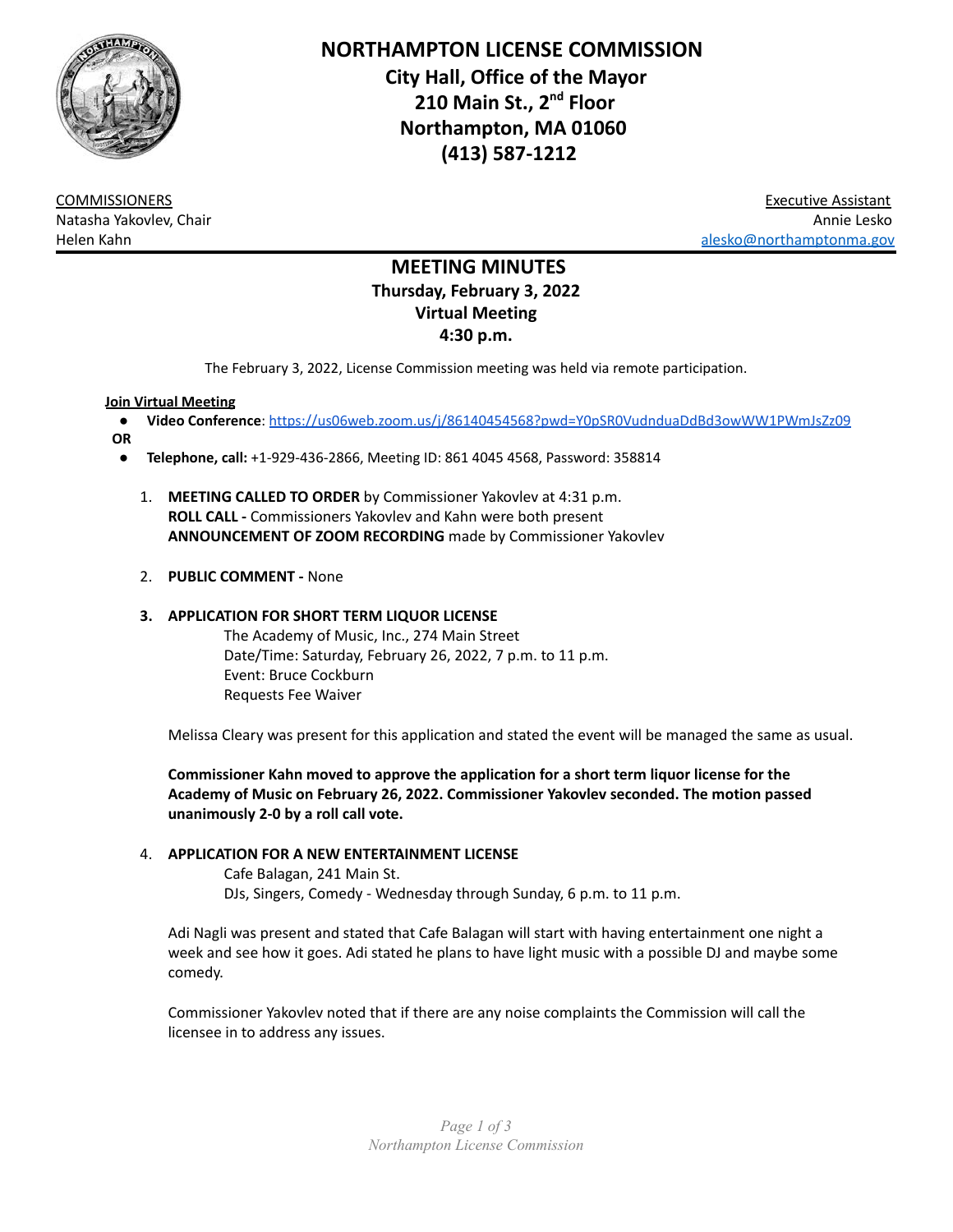**Commissioner Yakovlev moved to approve the application for a new entertainment license for Cafe Balagan, LLC for DJs, singers, and comedy Wednesday through Sunday from 6 p.m. to 11 p.m. Commissioner Kahn seconded. The motion passed unanimously 2-0 by a roll call vote.**

#### 5. **APPLICATION FOR A CHANGE OF DBA ON A COMMON VICTUALLER LICENSE**

Rias Baixas, LLC d/b/a Homestead. 5-7 Strong Ave.

Jeremy Werther was present and stated he was appreciative of the Commission's handling of the liquor license and is happy to be wrapping up the issue and moving forward positively.

**Commissioner Kahn moved to approve the change of DBA on a common victualler license to Homestead. Commissioner Yakovlev seconded. The motion passed unanimously 2-0 by a roll call vote.**

# 6. **TO CONSIDER TEMPORARILY DELEGATING TO THE CLERK TO THE COMMISSION THE AUTHORITY TO EXTEND THE PREMISES COVERED BY A COMMON VICTUALLERS LICENSE FOR THE PURPOSE OF FACILITATING OUTDOOR DINING AND TO EXECUTE SUCH EXTENSION OF PREMISES ON BEHALF OF A MAJORITY OF THE LICENSE COMMISSION**

The clerk noted that the Commission has given her permission to approve extension of premises for Common Victualler license holders in the past in order to facilitate outdoor dining and mitigate the need for extra meetings.

**Commissioner Yakovlev moved to temporarily delegate to the clerk of the commission the authority to extend the premises covered by a common victuallers license for the purpose of facilitating outdoor dining and to execute such extension of premises on behalf of a majority of the License Commission. Commissioner Kahn seconded. The motion passed unanimously 2-0.**

#### 7. **APPROVAL OF MINUTES**

- December 1, 2021
- January 5, 2022
- January 18, 2022

**Commissioner Yakovlev moved to approve the December 1, 2021, January 5, 2022 and January 18, 2022, minutes as written. Commissioner Kahn seconded. The motion passed unanimously 2-0 by a roll call vote.**

#### 8. **NEW BUSINESS**

*(Reserved for topics that the Chair did not reasonably anticipate would be discussed.)*

The clerk informed the Commission that Summer on Strong will be happening again this year so it should expect applications for outdoor dining and Summer on Strong on upcoming meeting agendas.

The clerk informed the Commission that the City Council approved another iteration of the Mayor's order that would allow her to make changes to the public way for outdoor dining. The clerk also noted that the state will be extending the relaxation of restrictions to facilitate outdoor dining for a longer period of time.

Commissioner Kahn noted that at a future meeting the Chamber of Commerce will be applying for a short term liquor license for All Out Adventures, of which employs Commissioner Kahn. Commissioner Kahn noted she has reached out to Attorney Seewald for guidance on how to proceed.